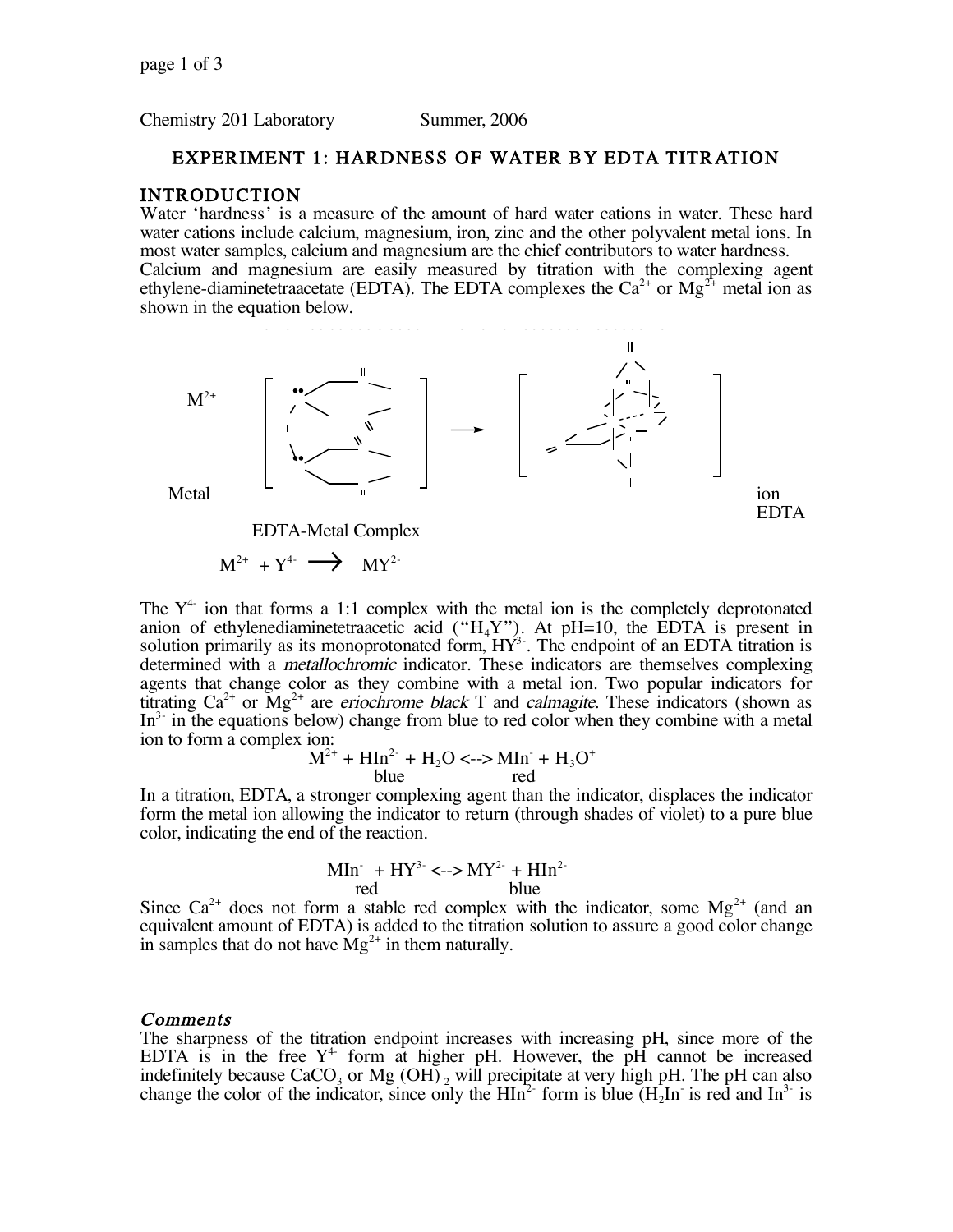orange). Some metal ions (commonly  $Fe^{3+}$  and  $Cu^{2+}$ ) interfere with the endpoint by causing fading or indistinct endpoints. This interference can be eliminated by adding appropriate inhibitors, one of which is the hydroxylamine hydrochloride added to the indicator solution in this procedure. The titrations are best done at room temperature. The chemical reactions causing the color changes become slow at low temperatures and the indicators may decompose at high temperature.

# EXPERIMENTAL PROCEDURE

# Standard Solution

Accurately weigh 0.5 g of dried (i.e. to constant weight), pure  $CaCO<sub>3</sub>$  into a 250 mL beaker. Add approximately  $25$  mL of distilled H<sub>2</sub>O, then 1 mL of conc. HCl carefully, cover with watchglass spaced with glass hooks until dissolved. Note: If  $CaCO<sub>3</sub>$  does not dissolve completely, add another 0.5 mL of conc. HCl. Next, evaporate volume to about 2 mL maintaining watchglass on beaker to expel carbon dioxide. Rinse watchglass, transfer quantitatively and make up volumetrically to 500 mL.

# EDTA Solution

Prepare a 0.01 M EDTA solution by weighing out approximately 4 g of reagent grade disodium EDTA into a 250 mL beaker. Add 0.1 g magnesium chloride hexahydrate, five pellets of NaOH and add about 200 mL of distilled water to dissolve. The EDTA will dissolve slowly over a period of a half an hour. Magnesium chloride is added to enhance the sharpness of the endpoint (It forms a more stable complex with the indicator). Filter the EDTA solution into a 1 L bottle, then add approximately  $\overline{7}50$  mL of water.

# Titration Procedure

Pipet three 25 mL aliquots of standard calcium solution into 250 mL Erlenmeyer flasks, add 4 mL ammonium chloride buffer (pH 10) and 3-8 drops of Eriochrome Black T indicator solution. Titrate with EDTA from violet through wine-red to blue. It is recommended to experiment with a 5 mL aliquot to get an idea of the color and titre. The indicator color changes slowly, thus, the titrant must be added slowly near the endpoint with thorough stirring. Calculate the molarity of the EDTA.

Titrate with standard EDTA, 50 mL of unknown solution after addition of 4 mL pH 10 buffer and 2-5 drops of indicator solution following the procedure above. Repeat this in triplicate. Express the concentration of calcium carbonate in the unknown sample in ppm.

Additional notes: It is highly recommended that you also do some preliminary steps for the nickel experiment (refer to nickel experiment for more details), especially if it is your next experiment. Ask for your nickel ore unknown the lab period prior to your scheduled start and dry it to constant weight. As a second priority, clean the glass crucibles and dry them to constant weight.

# Informal report  $\Box$

| <u>illivimai iupuit</u><br>Experiment: Hardness of Water by EDTA Titration |                      | Daw subtitum<br>Time submitted |                             |
|----------------------------------------------------------------------------|----------------------|--------------------------------|-----------------------------|
| Name                                                                       |                      | Values Obtained:               |                             |
| Locker #<br>the control of the control of the control of the control of    |                      |                                | $(1)$ ppm CaCO <sub>3</sub> |
|                                                                            |                      |                                | _ppm $CaCO3$                |
|                                                                            | Average value        |                                | $(3)$ ppm CaCO <sub>3</sub> |
|                                                                            | <b>Std Deviation</b> |                                |                             |